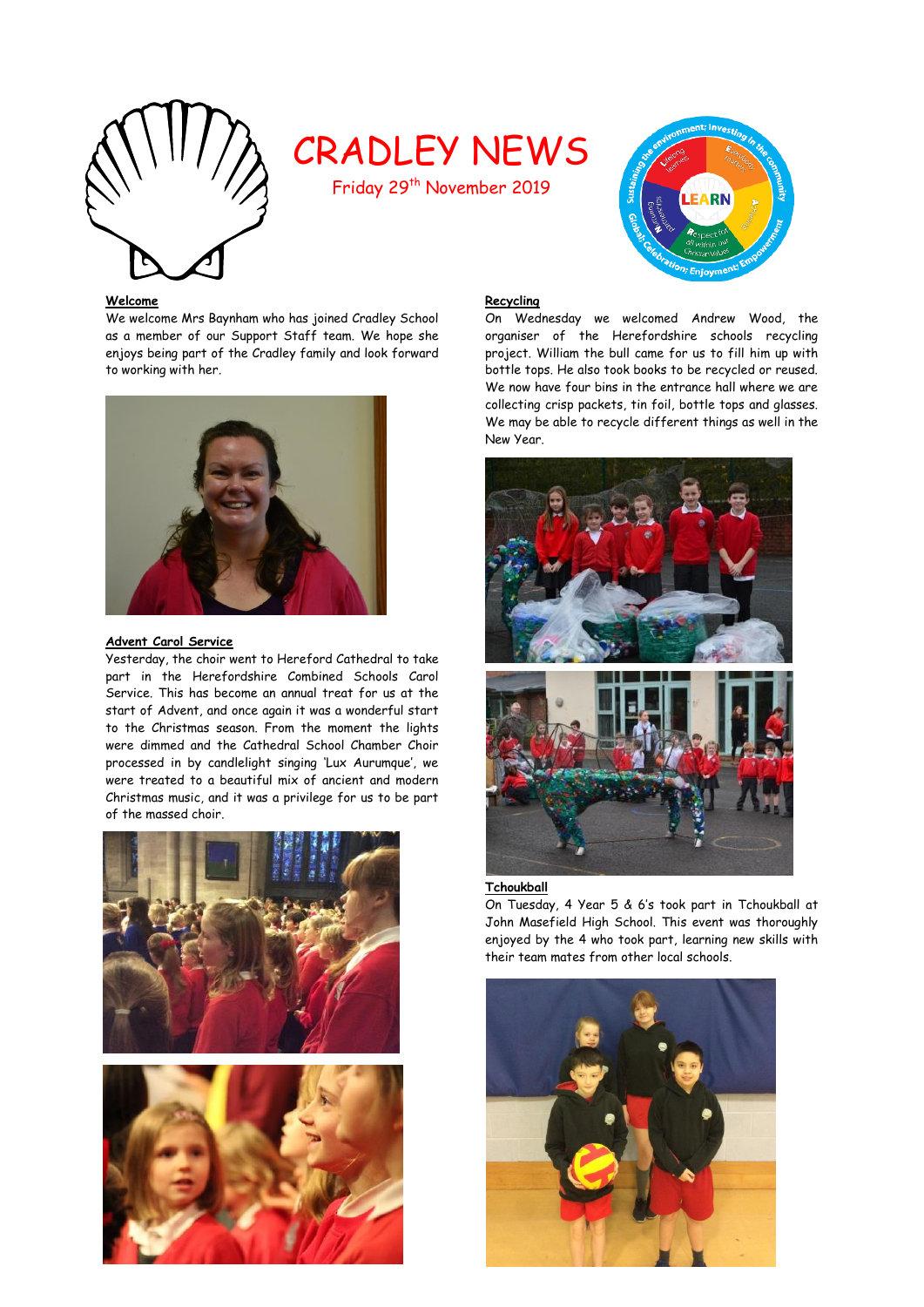## **Platinum Sports Award**

On Tuesday, 2 members of Sports Crew went to collect our Sports Mark Platinum award. We are very proud to be one of only 5 schools in the county to achieve this award. The Platinum Award was launched in 2017 as an extension of the School Games Mark to reward schools who have maintained consistently high standards with their school sport provision. As part of the extended application the eligible candidates, who had to have achieved five successive gold awards, were asked to submit a detailed case study along with a supporting paragraph from their school games organisers.



#### **Breaking Bread**

On Monday 2<sup>nd</sup> December you are very welcome to join us at 8.30am for a short Breaking Bread Collective Worship in the school hall.

#### **Non-uniform Day**

There will be a non-uniform day on Friday 6<sup>th</sup> December, in return please can you bring in a bottle of some sorts for the Christmas Fair, thank you.

#### **Parking**

Please be respectful when parking at the end of the school day. I have received a complaint from a local resident who needs access to his drive and it has been blocked by parent's cars. Also can we remind parents to not park directly outside the meet and greet area, this is unsafe for all pedestrians and causes congestion for traffic travelling through the village. Also the staff car park is for staff use only. Please do not park inside or in the gateway. This is necessary to keep children safe.

#### **Stir up Saturday**

Cradley Church have invited families to take part in the Christmas pudding making activity, Saturday  $30<sup>th</sup>$ November 2.30 to 4.30pm. Ingredients are supplied at cost and you need to take a non-metallic pudding bowl with you.

# **After School Club Christmas Party**

This year's ASC Christmas Party will take place on Tuesday 17<sup>th</sup> December from 3-6pm, with lots of fun festive games, music and a party bag to take home! Please book on School Money as normal, places are limited so please book early.

#### **Family Service**

We have been invited to take part in the Family Service on Sunday 1st December at Cradley Church starting at 10.45 am. If you would like to join us please come along and bring your crib figures to be blessed. Cribs can be taken to church on Saturday during Stir up Saturday. Mrs Jones



#### **Mr Cross**

We are disappointed to inform you that Mr C has chosen to pursue a different career path and has chosen to leave his apprenticeship at the end of this term. We have been grateful for all he has done at Cradley and wish him every success for the future.

# **Personal Items**

Please ensure that all your children's belongings are named - especially jumpers and water bottles. It is extremely difficult to return items to children if they are not labelled.

#### **FOCS News**

- There is still plenty of Apple Juice left, please come to reception if you would like to purchase any more bottles – please remember to return your used bottles to be recycled.
- Final call for helpers at the Cradley Village Christmas Fair and Market on Saturday 7<sup>th</sup> December, if you and your child can spare an hour to help out on the FOCS stand please let Annie Meager know.
- A Christmas Wreath Making workshop will take place on Friday 6<sup>th</sup> December at 7.30pm at Hollings Hill Farm, just £15 per person to include materials. There are only 4 spaces left so please complete the reply slips sent home this week if you would like to take part.
- The FOCS Christmas Fair takes place on Friday 13<sup>th</sup> December from 3-5pm. Please come along and help support this great festive event. Raffle tickets have been sent home, please help support FOCS by selling these to family and friends.

We are asking for donations of good quality, clean unwanted toys, games, puzzles, teddies etc for the Bric a Brac stall, please bring in any donations from Monday 9<sup>th</sup> December.

We are also asking for any donations of unwanted/unused gifts which can be sold at the Gift Shop at the Christmas Fair. These will then be gift wrapped for you to give as presents for loved ones at Christmas. Please bring in any donations from Monday 2<sup>nd</sup> December.

The next FOCS meeting takes place on Tuesday 3rd December at 7.30pm at the Red Lion to discuss the Christmas Fair – everyone is welcome to attend!